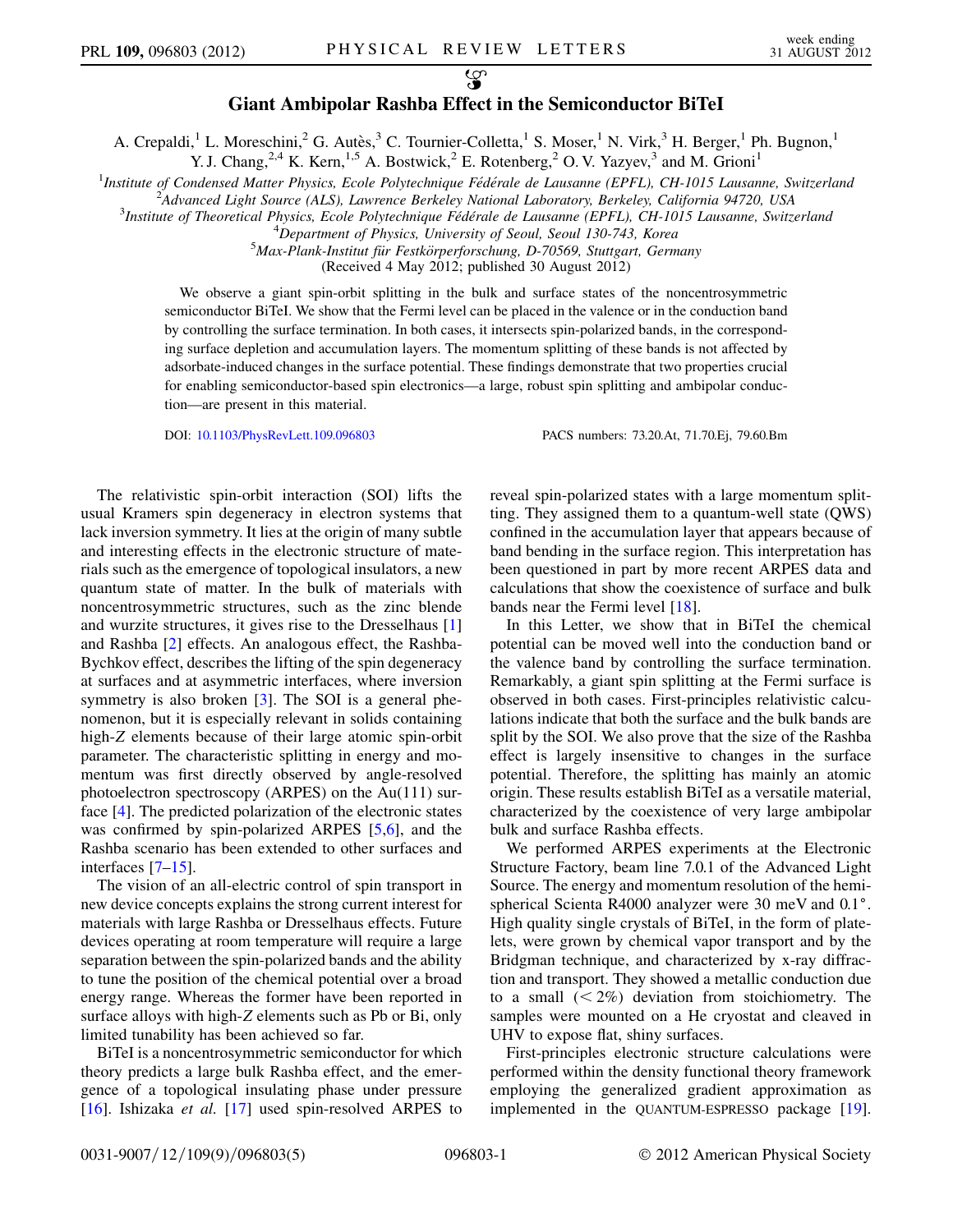Spin-orbit effects were accounted for using the fully relativistic norm-conserving pseudopotentials acting on valence electron wave functions represented in the twocomponent spinor form [[20](#page-4-5)]. The surface band structures were obtained using a slab model consisting of 39 atomic layers. Since the BiTeI crystal has no inversion symmetry, the surfaces of the slab are necessarily different. The slab model considered here includes two unpassivated experimentally relevant terminations (Te and I). The surface bands at the two different surfaces were disentangled by projecting the Kohn-Sham wave functions onto atomic wave functions at the surface layer. The bulk and the slab band structures were aligned by matching the potential in the middle of the slab with the bulk potential.

BiTeI has a trigonal layered structure, with Bi, Te, and I planes alternating along the  $c$  axis. The Bi and Te planes are covalently bonded to form a positively charged  $(BiTe)^+$  bilayer. The ionic coupling between the bilayer and the adjacent  $I^-$  plane defines the natural cleavage plane [\[21\]](#page-4-6). The topmost layer—Te or I—is identified by the relative intensities of the Te and I 4d core levels, as in Fig.  $1(a)$ . Ideally, due to the lack of inversion symmetry, the surface termination is uniquely determined by the direction of the  $c$  axis. However, repeated cleaves of the same crystal randomly expose both terminations due to the occurrence of stacking faults, which also explains the observation of sixfold symmetry in the Laue patterns (not shown). We have measured ''pure'' surfaces and also ''mixed'' surfaces that presented areas with both terminations [\[22\]](#page-4-7). Data for the former are illustrated in Fig. [1.](#page-1-1) The surface charges—positive for Te, negative for I—induce band bending in opposite directions for the two terminations. The Fermi level lies into either the conduction or the valence band, giving rise to a charge accumulation or, respectively, depletion layer. This is schematically illustrated in Fig.  $1(b)$  and  $1(c)$  and substantiated by the ARPES data. It should be noted that our density functional theory calculations reproduce qualitatively the observed band bending. The surface bands of the Te(I)-terminated surface appear below (above) the bulk conduction (valence) bands [Fig.  $1(e)$  and  $1(g)$ ].

Figure  $1(d)$  illustrates the ARPES dispersion of the Teterminated surface, measured along the  $\overline{K}$  high-symmetry direction  $(\overline{\Gamma K} = 0.96 \text{ Å}^{-1})$  of the Brillouin zone. The most prominent feature is the split parabolic band  $(SS<sub>Te</sub>)$ straddling the Fermi level  $E_F$ . The two subbands have minima at  $-0.32$  eV and are offset by  $\pm 0.055$  Å<sup>-1</sup> around  $\overline{\Gamma}$ . This is consistent with previous data, and with a Rashba interaction 1 order of magnitude stronger than for the Au (111) benchmark case [\[17\]](#page-4-2). This feature is well reproduced in the first-principles band structure of Fig.  $1(e)$ . It shows that the spin-split state is localized in the topmost bilayer, and partially overlaps with conduction band states that exhibit a smaller momentum offset. The bulk signal is too weak to be identified in Fig.  $1(d)$ , but it can be discerned between  $SS_{Te}$  and  $E_F$  at closer inspection [[22](#page-4-7)]. The projected bulk valence band exhibits gaps supporting other surface states. These states exhibit an even larger splitting. Their spin polarization has non negligible radial and outof-plane components [[22](#page-4-7)], at variance with the simple Rashba scenario, and similar to recent observations on topological insulators [[23](#page-4-8)]. The complex manifold cannot

<span id="page-1-1"></span>

<span id="page-1-0"></span>FIG. 1 (color online). (a) I 4d, Te 4d, and Bi 5d core level spectra measured at  $h\nu = 120$  eV on Te- (red, top) and I-terminated (green, bottom) surfaces. (b) ,(c) Schemes of surface band bending for the two surface terminations. The thickness of the accumulation layer was estimated to be  $\sim$ 3 nm in Ref. [\[17\]](#page-4-2). (d) ARPES dispersion along the  $\overline{TK}$  direction measured at 93 eV and  $T = 40$  K, for a Te-terminated surface, compared to (e) the projected slab band structure calculated from first principles. The size of the red (grey) symbols is proportional to the magnitude of projection onto the surface Te atoms indicated in the inset. The continuum of bulk states is shown in blue. (f),(g) Corresponding plots for the I-terminated surface. The size of the green (grey) symbols in (g) is proportional to the contribution of the surface I atoms indicated in the inset. In (e) and (g) only projection amplitudes larger than 0.1 are shown.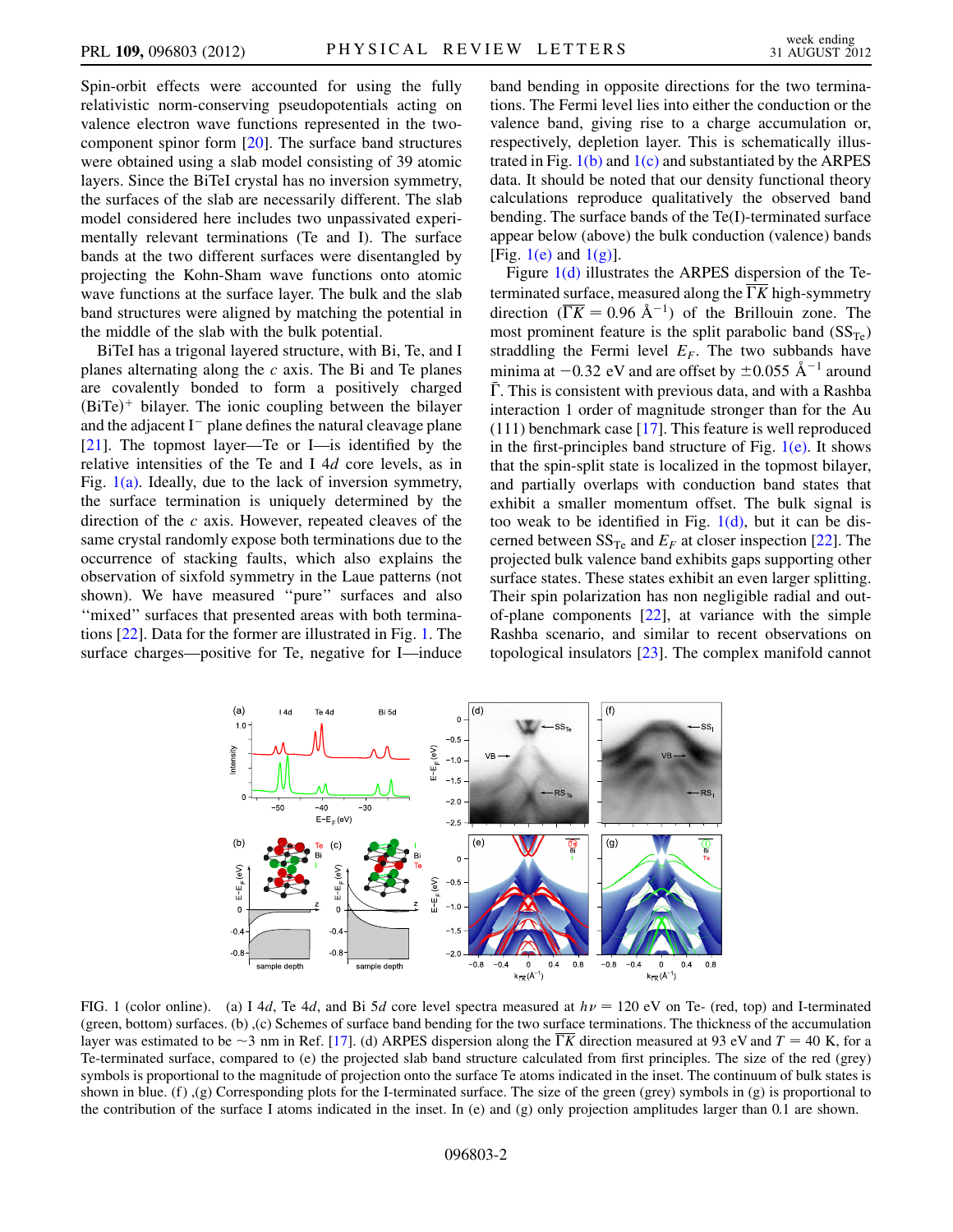be easily disentangled in the ARPES map, which shows a prominent state, labeled  $RS_{Te}$ , symmetrically split around  $\overline{\Gamma}$ . The maxima of RS<sub>Te</sub> are at  $\pm 0.2$  Å<sup>-1</sup> and -1.3 eV, corresponding to a very large and previously unnoticed momentum splitting. The bulk valence band (VB), with a maximum 0.37 eV below the bottom of  $SS_{Te}$  also exhibits a large spin-orbit splitting, reproduced by the calculation.

The picture from the I-terminated surface [Figs.  $1(f)$  and  $1(g)$ ] is quite different. The electron pockets around  $\overline{\Gamma}$  are replaced by hole pockets from a spin-split state  $(SS_I)$  with a strong projection on the surface I atoms. The momentum offset is again quite large, of the order of  $\pm 0.2 \text{ Å}^{-1}$ . A precise determination is difficult because the top of the band lies above  $E_F$ . The top of VB is also located above  $E_F$ . There is a complete change from electron to hole carriers with respect to Fig.  $1(d)$ , which demonstrates ambipolar conduction in BiTeI. The total change in band bending between the Te- and I-terminated surfaces, esti-mated from core level spectra [\[22\]](#page-4-7), is  $\Delta E_{\text{BB}} = 0.9 \text{ eV}$ , to be compared with the estimated energy gap  $\Delta E_g \sim$ 0.38 eV [\[17\]](#page-4-2). Additional features  $(RS_I)$  symmetrically split around  $\overline{\Gamma}$ , can again be identified at higher energy in the ARPES map.

We stress the importance of the ambipolar nature of the low-energy states in view of possible applications. Achieving control of the Fermi level position in Rashba systems or topological insulators has proved a challenging task. Previous strategies based on surface doping by chemior physisorbed species, or on alloying, have obvious drawbacks. The former faces the problem of chemical stability, the latter that of disorder leading to a reduced mobility. By contrast, switching between electron and hole conduction is achieved in BiTeI without modifying the ideal crystal structure or the stoichiometry.

The assignment of the spectral features of Fig. [1](#page-1-1) to surface or bulk states is further supported by the data shown in Fig.  $2(a)$ . It illustrates the photoelectron intensity measured at near-normal emission from a Te-terminated surface as a function of  $k_z$ , the wave vector along the c axis.  $SS<sub>Te</sub>$  exhibits an intensity modulation but no dispersion, as expected for true surface states. By contrast, state VB exhibits a  $\sim$ 0.7 eV dispersion along  $\overline{IA}$ , consistent with its bulk character, and well reproduced by the calculation (dashed line). This is confirmed by constant energy maps (CEM) of these states. The CEM measured at  $E_F$  for  $SS_{Te}$ [Fig.  $2(b)$ ] has two concentric contours typical of the Rashba scenario. The external contour, warped by the interaction with the lattice potential, has a sixfold symmetry, as required by time-reversal symmetry for a surface state [\[24\]](#page-4-9). In the CEM measured at the crossing point of  $RS_{Te}$  [Fig. [2\(d\)\]](#page-2-0), the inner contour has collapsed to a point at  $\Gamma$ . The outer contour again exhibits a sixfold symmetry. Interestingly, it is not closed around  $\overline{\Gamma}$ , but it is broken into 6 disconnected pockets aligned along the 6 equivalent  $\overline{\Gamma M}$ directions. This can be seen as the limit of strong warping,



<span id="page-2-0"></span>FIG. 2. (a) ARPES intensity from a Te-terminated surface, measured at  $\sim 0.3^{\circ}$  off normal emission, in a photon energy scan between 84 and 162 eV, plotted as a function of  $k_z$ , the wave vector along the  $c$  axis. Both the upper and the lower branch of  $SS<sub>Te</sub>$  are visible. The white dashed curve is the calculated dispersion of the corresponding bulk valence state. (b)–(d) Constant energy contours measured at the energies marked by the corresponding horizontal lines in panel (a).

reflecting a large in-plane asymmetry of the surface potential  $[25]$  $[25]$  $[25]$ . Conversely, the CEM through VB [Fig.  $2(c)$ ] shows a single threefold contour. This symmetry reduction is not due to partial extinction of a sixfold contour induced by ARPES matrix elements, because the pattern remained locked to the crystallographic directions when the crystal was rotated around the surface normal. Therefore, the threefold pattern of VB reflects the threefold symmetry of the bulk potential, and confirms the bulk character of this state  $[22]$  $[22]$  $[22]$ .

We now turn our attention to the origin of the very large. Rashba splitting. Competing models beyond the standard Rashba scenario have been proposed. They alternatively stress atomic contributions [\[26\]](#page-4-11), the in-plane anisotropy of the surface potential [\[27\]](#page-4-12), the asymmetry of the wave functions [[28](#page-4-13)], or the local orbital angular momentum [\[29\]](#page-4-14). A bulk origin has been invoked for BiTeI [\[17\]](#page-4-2), but this conflicts with the surface nature of the relevant states.

In the standard Rashba scenario, the size of the splitting is controlled by the gradient of the surface potential, and this prediction was found to be consistent with the properties of QWS formed in an accumulation layer at the surface of the topological insulators  $Bi<sub>2</sub>Se<sub>3</sub>$  [\[30\]](#page-4-15). In order to test this hypothesis for BiTeI, we have changed, in a controlled way, the surface band bending, and hence the gradient of the potential in the surface region. This was achieved by depositing increasing amounts of potassium on a Te-terminated surface. Adsorbed K atoms donate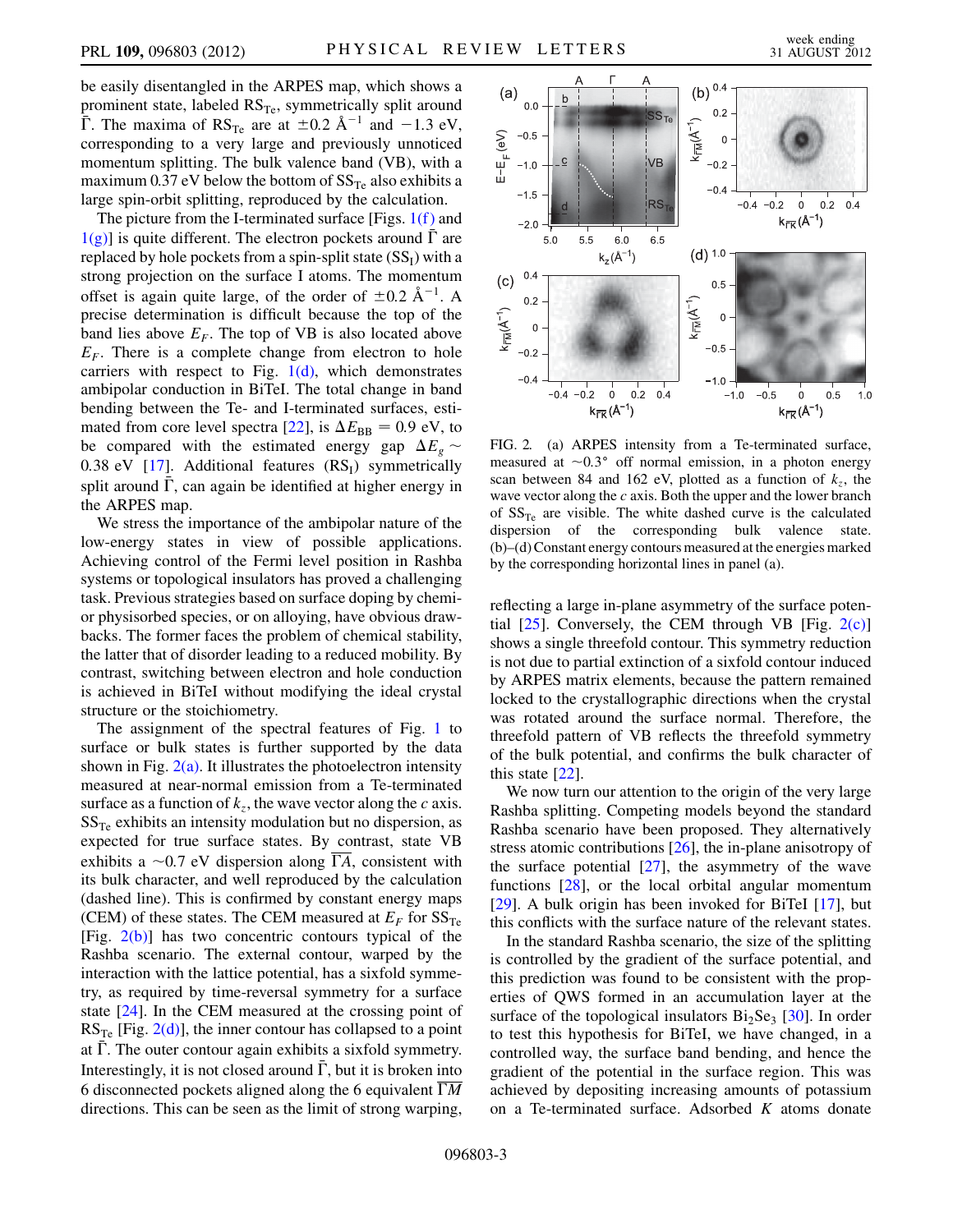

<span id="page-3-7"></span>FIG. 3 (color online). (a) Evolution of the spin-split  $SS_{Te}$ surface state band as a function of  $K$  coverage. The two parabolas are the result of a fit to the band dispersion along  $\Gamma K$ . (b) The Fermi wave vector  $k_F$  of the outer branch (solid symbols) and the Rashba splitting  $\Delta k_{\text{SO}}$  (empty symbols) are plotted as a function of the measured change in surface band bending  $\Delta_{\rm SBB}$ . (c) The corresponding surface electron density.

electrons to the conduction band, leaving a positively charged surface layer which enhances the downward surface band bending. Figure  $3(a)$  illustrates the evolution of  $SS<sub>Te</sub>$  as a function of K coverage. Movies of complete K dosing experiments for both Te- and I-terminated surfaces are available in [\[22\]](#page-4-7).

As expected,  $SS_{Te}$  and all core levels [\[22\]](#page-4-7) shift to lower energies, following the change in band bending. The total shift at saturation  $K$  coverage is 0.12 eV, bringing the bottom of  $SS_{Te}$  0.44 eV below  $E_F$ . A closer inspection shows that the energy shift of  $SS<sub>Te</sub>$  is rigid. Figure [3\(b\)](#page-3-7) shows the Fermi wave vector  $k_F$  of the outer branch and the momentum offset  $\Delta k_{\text{SO}}$ . They were estimated from a parabolic fit of the dispersion, keeping the effective mass unchanged. Within error bars  $\Delta k_{\text{SO}}$  remains constant. The bottom of  $SS<sub>Te</sub>$  gives an upper limit for band bending. Therefore,  $a > 40\%$  change in the surface band bending has no measurable effect on the strength of the Rashba effect. The SO-split surface state at the  $Ir(111)$  surface covered by graphene was recently found to be similarly insensitive to the surface potential gradient [\[31\]](#page-4-16). This experimental observation strongly suggests that other parameters, namely, the atomic spin-orbit parameter of the heavy elements, determine the large spin splitting. Figure  $3(c)$  shows that the surface carrier density, estimated from the area of the electron pockets, varies linearly with the downward shift of the split bands. This is again consistent with a constant  $\Delta k_{\rm SO}$ . By contrast, deviations from linearity have been observed for the QWS at the  $Bi<sub>2</sub>Se<sub>3</sub>$  surface [[30](#page-4-15)].

In summary, we have shown that large ambipolar bulk and surface Rashba effects coexist in the noncentrosymmetric semiconductor BiTeI. The Fermi level at the surface lies either into the valence or the conduction band, depending on the nature of the topmost layer. Achieving ambipolar conduction in a semiconductor with a large Rashba splitting is an important step toward practical applications. In our bulk crystals, the surface termination was randomly chosen by cleavage due to stacking faults, but a definite improvement is possible in thin film samples. Molecular beam epitaxy and chemical vapor deposition—a technique compatible with large-scale thin film production—can in fact be exploited to gain control on the nature of the topmost layer. It is therefore realistic to consider that regions with opposite band bending—a "Rashba  $p$ -n junction" could be patterned on a substrate, opening new perspectives for the manipulation of spin-polarized states.

We acknowledge support by the Swiss NSF, namely, through Grants No. PP00P2\_133552 (G. A., N. V., and O. V. Y) and No. PBELP2-125484 (L. M.). We thank J. Jacimovic and M. Guarise for resistivity and structural data, and acknowledge clarifying discussions with G. Margaritondo. The calculations were performed at the CSCS (Manno). The Advanced Light Source is supported by the Director, Office of Science, Office of Basic Energy Sciences, of the U.S. Department of Energy under Contract No. DE-AC02-05CH11231. A. C. and L. M. contributed equally to this work.

- <span id="page-3-2"></span><span id="page-3-1"></span><span id="page-3-0"></span>[1] G. Dresselhaus, *Phys. Rev.* **100**[, 580 \(1955\).](http://dx.doi.org/10.1103/PhysRev.100.580)
- <span id="page-3-3"></span>[2] E.I. Rashba, Sov. Phys. Solid State 2, 1109 (1960).
- [3] Y. A. Bychkov and E. I. Rashba, JETP Lett. **39**, 78 (1984).
- <span id="page-3-4"></span>[4] S. LaShell, B. A. McDougall, and E. Jensen, *[Phys. Rev.](http://dx.doi.org/10.1103/PhysRevLett.77.3419)* Lett. 77[, 3419 \(1996\).](http://dx.doi.org/10.1103/PhysRevLett.77.3419)
- <span id="page-3-5"></span>[5] M. Hochstrasser, J.G. Tobin, E. Rotenberg, and S.D. Kevan, Phys. Rev. Lett. 89[, 216802 \(2002\)](http://dx.doi.org/10.1103/PhysRevLett.89.216802).
- <span id="page-3-6"></span>[6] M. Hoesch, M. Muntwiler, V. N. Petrov, M. Hengsberger, L. Patthey, M. Shi, M. Falub, T. Greber, and J. Osterwalder, Phys. Rev. B 69[, 241401\(R\) \(2004\)](http://dx.doi.org/10.1103/PhysRevB.69.241401).
- [7] E. Rotenberg, J. W. Chung, and S. D. Kevan, [Phys. Rev.](http://dx.doi.org/10.1103/PhysRevLett.82.4066) Lett. 82[, 4066 \(1999\).](http://dx.doi.org/10.1103/PhysRevLett.82.4066)
- [8] Y. M. Koroteev, G. Bihlmayer, J. E. Gayone, E. Chulkov, S. Blügel, P.M. Echenique, and P. Hofmann, *[Phys. Rev.](http://dx.doi.org/10.1103/PhysRevLett.93.046403)* Lett. 93[, 046403 \(2004\)](http://dx.doi.org/10.1103/PhysRevLett.93.046403).
- [9] O. Krupin, G. Bihlmayer, K. Starke, S. Gorovikov, J. E. Prieto, K. Döbrich, S. Blügel, and G. Kaindl, *[Phys. Rev. B](http://dx.doi.org/10.1103/PhysRevB.71.201403)* 71[, 201403\(R\) \(2005\).](http://dx.doi.org/10.1103/PhysRevB.71.201403)
- [10] H. Cercellier, C. Didiot, Y. Fagot-Revurat, B. Kierren, L. Moreau, D. Malterre, and F. Reinert, [Phys. Rev. B](http://dx.doi.org/10.1103/PhysRevB.73.195413) 73, [195413 \(2006\).](http://dx.doi.org/10.1103/PhysRevB.73.195413)
- [11] I. Barke, F. Zheng, T. K. Rügheimer, and F. J. Himpsel, Phys. Rev. Lett. 97[, 226405 \(2006\).](http://dx.doi.org/10.1103/PhysRevLett.97.226405)
- [12] C. R. Ast, J. Henk, A. Ernst, L. Moreschini, M. C. Falub, D. Pacilé, P. Bruno, K. Kern, and M. Grioni, *[Phys. Rev.](http://dx.doi.org/10.1103/PhysRevLett.98.186807)* Lett. 98[, 186807 \(2007\)](http://dx.doi.org/10.1103/PhysRevLett.98.186807).